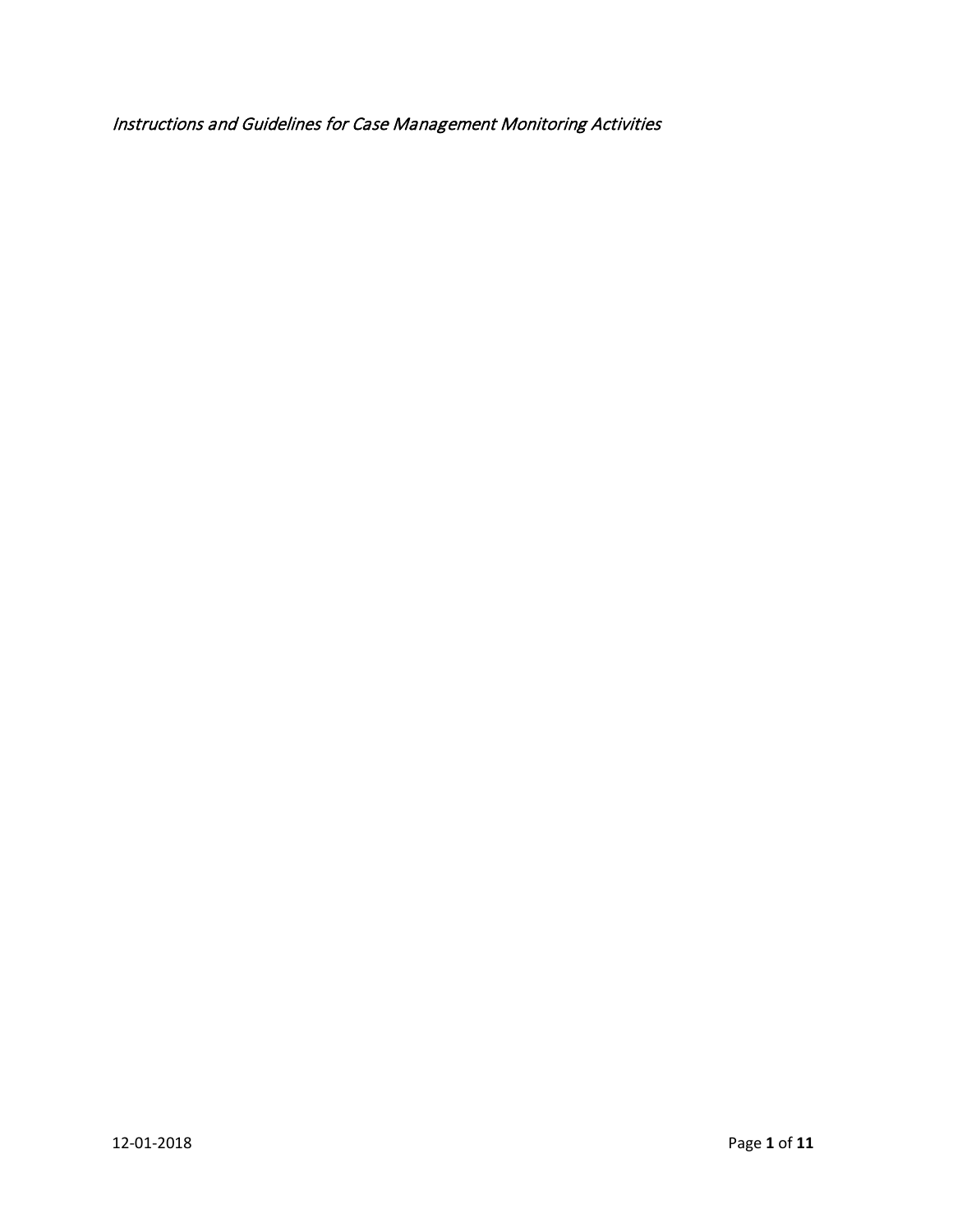#### Contents

| $\label{eq:interviews} \textbf{Interviews}. \textcolor{red}{\textbf{5}} \textcolor{black}{\textbf{5}}$ |  |
|--------------------------------------------------------------------------------------------------------|--|
|                                                                                                        |  |
|                                                                                                        |  |
|                                                                                                        |  |
| Using Data to Improve Service (For Case Management Agency Directors/ QA Leads)  10                     |  |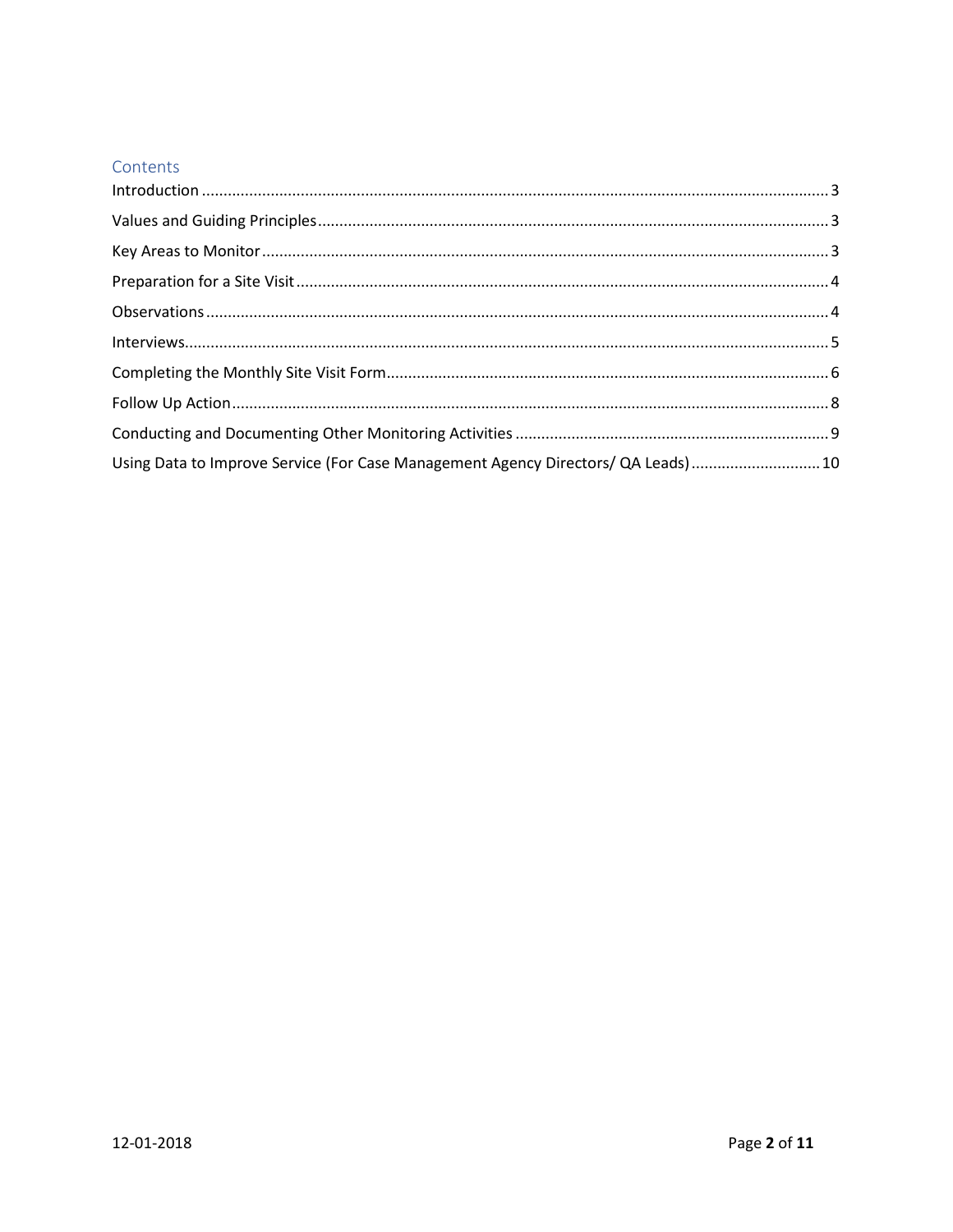### <span id="page-2-0"></span>**Introduction**

Monitoring is an essential component of case management. Monitoring includes:

- Documentation of ongoing collaboration with the person, guardian, family, providers, and other pertinent stakeholders, to evaluate service delivery and the appropriateness of the Individual Service Plan (ISP);
- Awareness of circumstances necessitating revisions such as changes in the person's condition, lack of progress on Desired Outcomes, changes in the person's preferences, transitions in services, and barriers to care and services;
- Looking for evidence of ISP implementation and if the ISP is appropriate, understood, accepted by the person and/or person's guardian;
- Awareness of the DD Waiver Service Standards and evaluating service delivery as it is applicable to the person in services;
- Actively following and supporting annual recertification and the budget approval process;
- Monitoring for health and safety, respect of individual rights, informed choice, access to the community, and freedom from Abuse, Neglect, and Exploitation (ANE).

A site visit alone cannot accomplish effective monitoring and appropriate follow up actions. Monitoring activities must include preparation for site visit; actual site visits including observations, interviews, and document reviews; and other monitoring activities.

# <span id="page-2-1"></span>Values and Guiding Principles

There are an infinite number of monitoring activities that a case manager may engage in. DDSD underscores and requires certain activities based on the following values and guiding principles:

- Individual satisfaction;
- Case management empowerment, efficiency, and continuous professional growth;
- Person-centered practice;
- Individual growth and development;
- Assurance of health and safety;
- Accountability and continuous quality improvement;
- Informed choice and protection of rights;
- Prevention and evidence-based intervention; and
- Simplicity, accountability, and transparency.

#### <span id="page-2-2"></span>Key Areas to Monitor

- Rights,
- Individual Satisfaction,
- Environment,
- Equipment,
- Health,
- Behavior,
- Service Delivery,
- Individual Service Plan (ISP),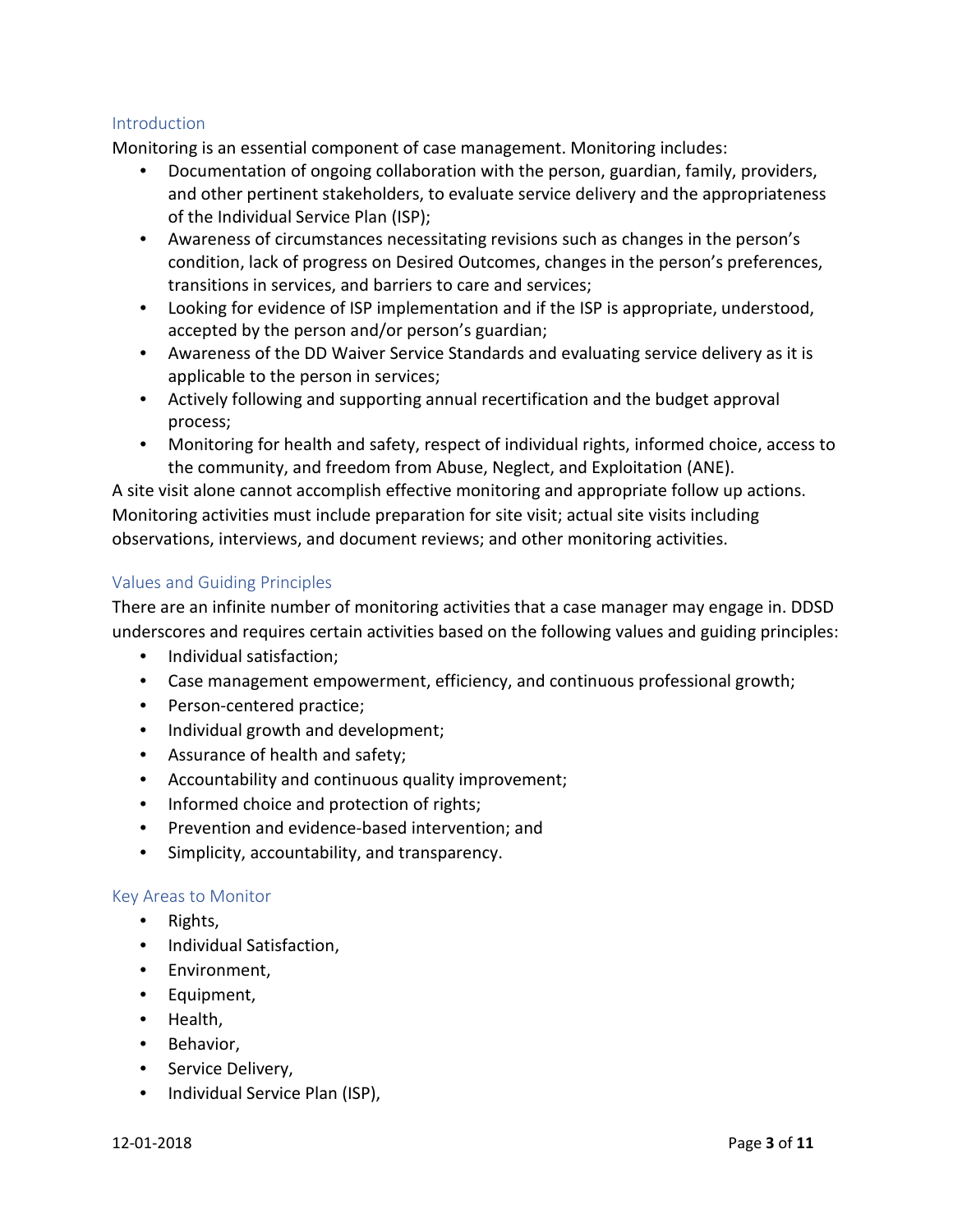- Abuse, neglect, and exploitation (ANE), and
- Key Performance Indicators.

# <span id="page-3-0"></span>Preparation for a Site Visit

Below are the instructions and guidelines to prepare for a site visit. Case managers should review the following in preparation for the site visit to make the visit as meaningful and person centered as possible:

1. Review General Events Reporting in Therap.

Therap Tip: Conduct *unified* searches per individual.

- 2. Check previous site visit forms for anything that remains unresolved.
- 3. Check recent Interdisciplinary Team (IDT) meeting minutes.
- 4. Check for important annual activities that need conversation and planning, e.g., annual ISP meeting, pre-ISP meeting, Level of Care (LOC) renewal, review of Secondary Freedom of Choice forms (SFOC), Income Support Division (ISD) recertification, etc.
	- Data sources: Episodes in Qualis Health portal with 90 and 45-day notices, 1915C list, agency data, and Therap case notes/reports.
- 5. Research previously recommended or upcoming medical appointments. Data source: Appointments section of Health Tracker.
- 6. Know the services and the plans which support the person.
	- Data sources: Health Care Plans (HCPs) in Therap, other plans in case management file, Qualis Health portal for budget status, and Medicaid portal for prior authorization (PA) and utilization reports.
- 7. Review Desired Outcomes and meaningful day in the ISP.
- 8. Check findings from Individual Quality Review (IQR) to inform monitoring during the site visit.
- 9. Check records for ANE reports, related individual action and safety plan (IASP), Incident Management Bureau (IMB) letters, and IDT meeting minutes.
- 10. Confirm the time/location to ensure visits are completed as desired by the person and according to DD Waiver Service Standards.
- 11. Talk with service providers, guardian, and family as needed.

# <span id="page-3-1"></span>**Observations**

The case manager must start "where the person is". Case managers are in a key position to notice how a person's life is going. Case managers must be observant during the site visit. Some issues may be identified directly through deliberate, focused observations; some issues may be captured indirectly through the practice of noticing. Because individuals may not always feel comfortable bringing up certain things, case managers should build rapport, ask open ended questions, and explore through observations and conversation.

In addition, questions to keep in mind when observing are:

1. How does the person interact with Direct Support Personnel (DSP) and peers?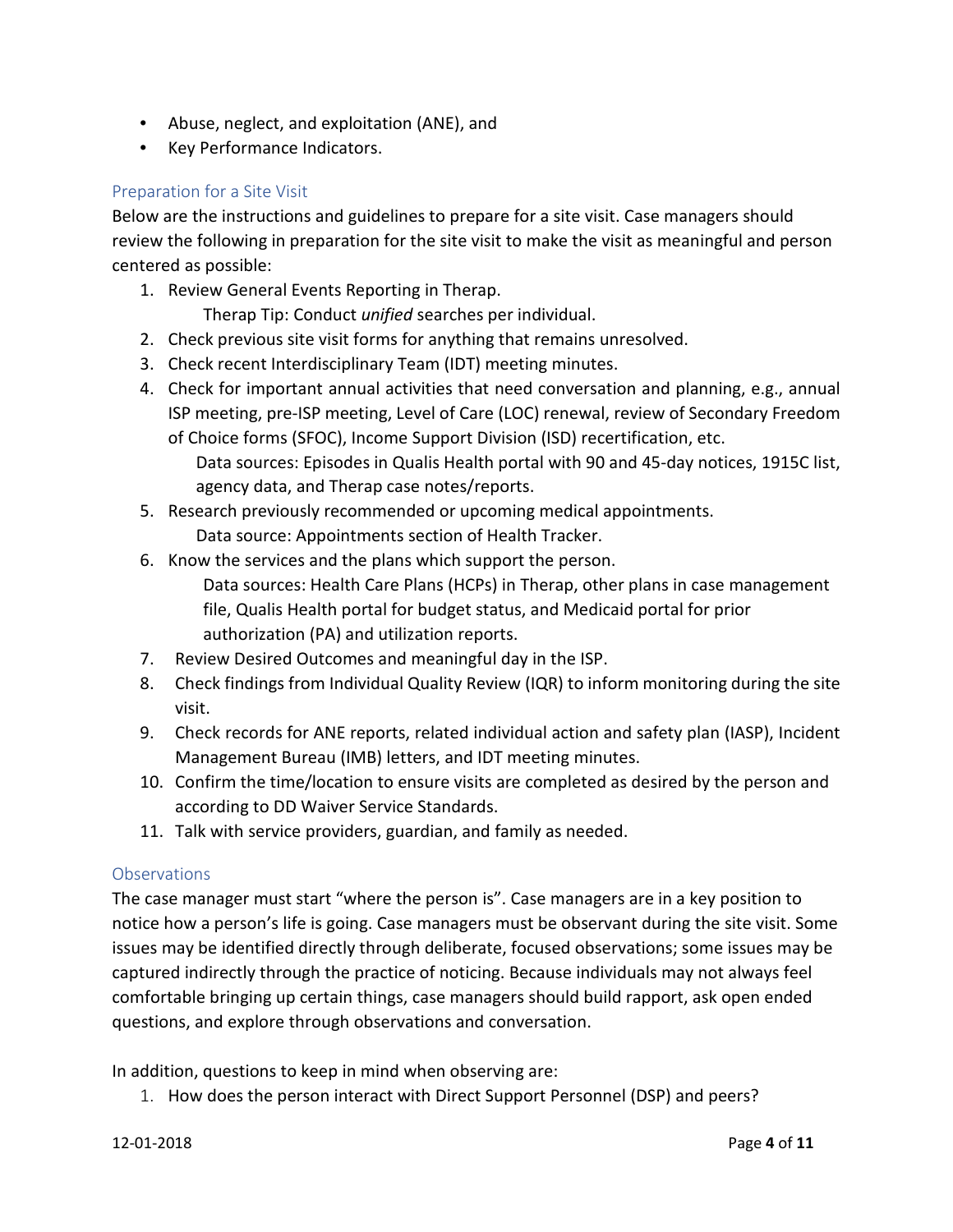2. Are there non-verbal cues indicating something is wrong?

3. Does the setting and service promote maximum independence and choice? Case managers are not expected to be experts in every area, but they do need to determine what observations may be reasonable, normal, or routine for the person and what may prompt further action. For example, case managers do not need to know the technical aspects of an accessible ramp but do need to notice whether the ramp is functional for the person and do need to conduct or request follow-up if an issue is noted.

Case managers should exercise professional judgement, act when indicated, while also respecting individual needs, preferences, choices, and dignity of risk. Professional judgement incorporates the case manager's:

- 1. Knowledge base in field of intellectual and developmental disability including person centered planning, informed choice, healthcare, rights, and dignity of risk;
- 2. Knowledge base of DD Waiver program, local health care system and generic resources;
- 3. Knowledge base of unique health and safety needs of the person;
- 4. Training and experience; and
- 5. Ability to building trusting relationships with the person and his/her family and circle of support.

#### <span id="page-4-0"></span>Interviews

A case manager interviews the person in services, DSP, family, guardian, and others. Successful interviewing requires a positive rapport, knowing the person, and getting the information needed in a person-centered respectful way. Interviews occur primarily during the site visit, but phone calls may also supplement interviews conducted at the setting. Gathering information through interview may require checking with multiple people or other data sources for complete information and information that is as accurate as possible. Use the following guidelines for a successful interview:

- 1. Ask if this is an appropriate time to talk to and meet with DSP/family.
- 2. Ask questions through natural conversation, whenever possible.
- 3. Allow questions to lead to dialogue and/or let dialogue lead to answering questions on the form.
- 4. Always let the person know the case manager is his/her advocate and advocate for him/her and his/her needs. (A case manager is a critical advocate for the person.)
- 5. Show interest in and allow time for topics important to the person which may not always be on the site visit form.
- 6. Build upon previous conversation(s).
- 7. Respect boundaries and privacy.
- 8. Follow up on action items.
- 9. Ask how the DSP and person are doing since last visit.
- 10. Respect culture.
- 11. Follow the person's lead.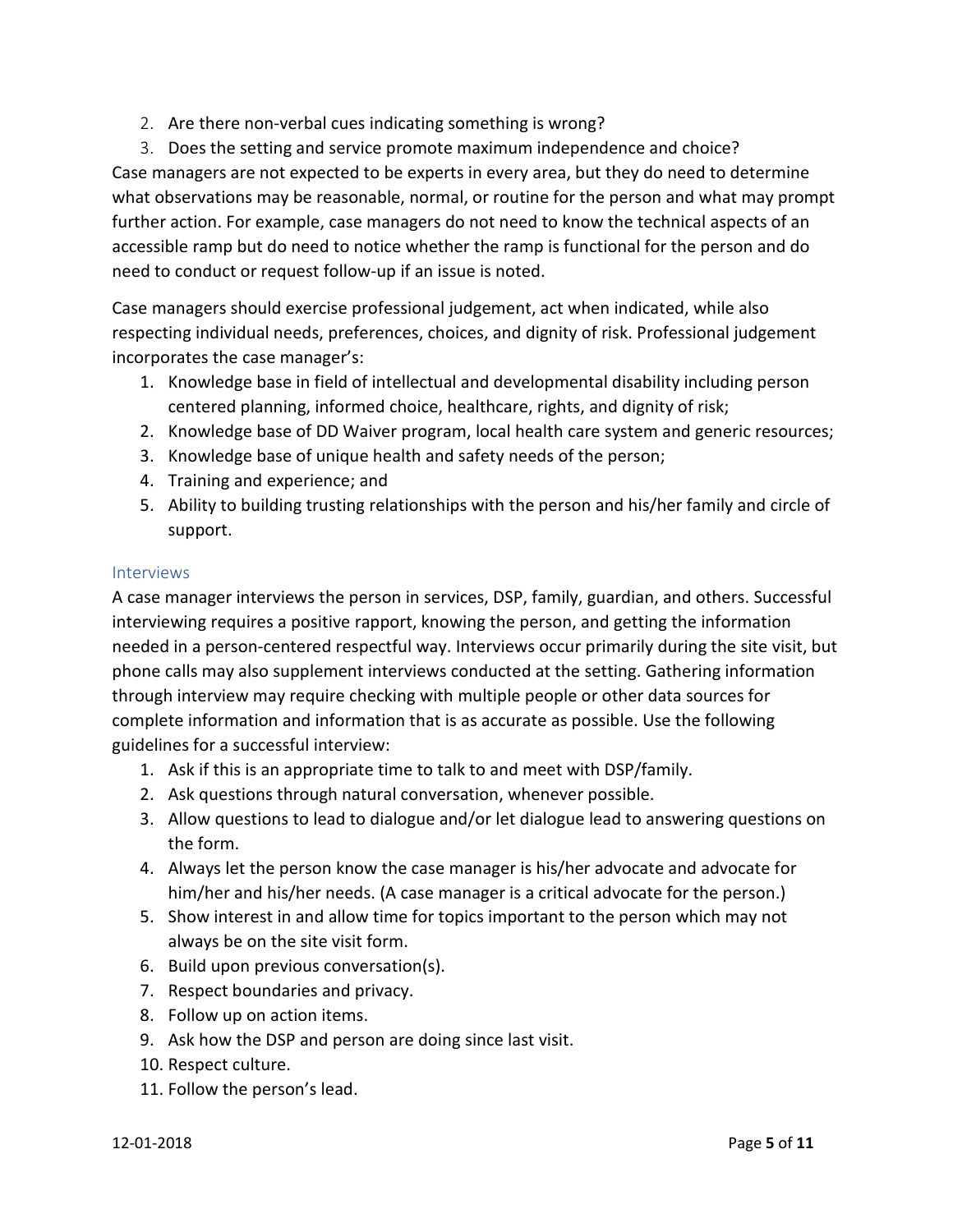- 12. Ask the person what he/she may need/want that they are not getting.
- 13. Look for opportunities to follow up with questions and exploration.
- 14. Allow enough time to complete the interview and account for added conversation from the person, DSP or family; i.e. do not rush.

#### <span id="page-5-0"></span>Completing the Monthly Site Visit Form

DDSD issues the template for the monthly site visit form. The site visit form is loaded in the Therap Case Notes templates titled with the start date of implementation, *Case Management Site Visit (mm-dd-yyyy)*. The site visit form in Therap is HIPAA compliant, routinely backed up, accessible by DOH (DDSD and DHI) and easily and securely emailed through Therap's S-comm, if needed. The site visit form serves as the basis for billing and aggregating important data points, including DDSD-mandated key performance indicators (KPI) to improve services for people on the DD Waiver at the individual, agency, and system level.

The case manager must complete the entire form, as thoroughly and accurately as possible, based on information gathered at the site visit. Case managers can access the form through their Therap account using a laptop on site with Wi-Fi access, using a mobile device (iPhone or iPad) or using a hard copy for reference on site and entering responses into Therap later.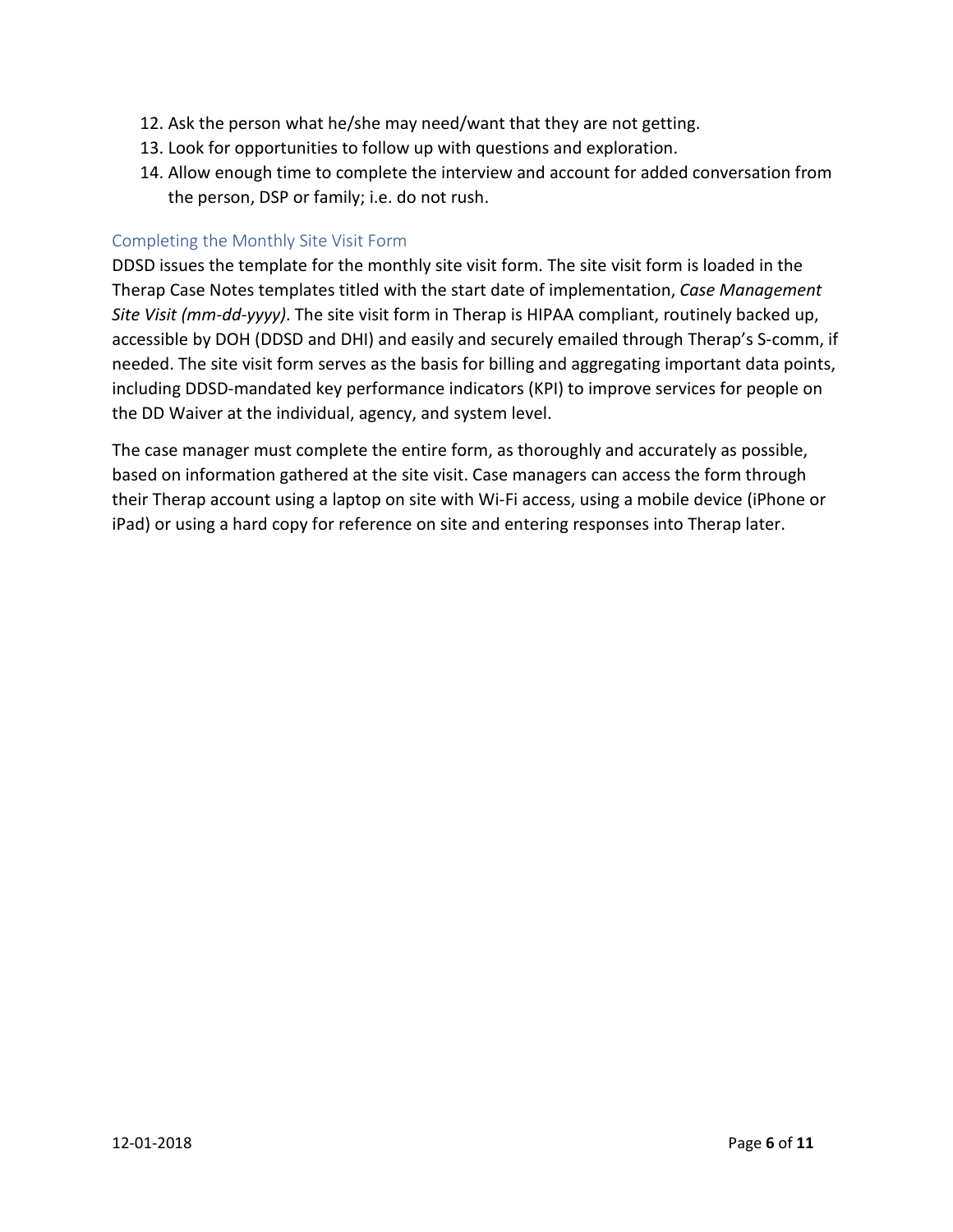Completing the site visit form in Therap is user friendly. Steps to access and edit the site visit form through Cases Notes in Therap are:

1. *Search* for previous or create *New* Case Note for an individual:

| <b>To Do</b>      |                  | <b>Care</b>                   |
|-------------------|------------------|-------------------------------|
| <b>Individual</b> | <b>T-Log</b>     | New   Search                  |
| <b>Health</b>     | <b>Case Note</b> | <b>New   Search   Archive</b> |

2. Choose the individual, and complete header data which includes date, time, activity, location, and individuals present. Complete the site visit form through the Questionnaire pop-up.

# Case Note New **8**

|                       |                                               | Joshua Anderson, 011 |    |         |   |   |  |  |
|-----------------------|-----------------------------------------------|----------------------|----|---------|---|---|--|--|
| * Service Provider    | Hill, Christina / Provider Administrator<br>۰ |                      |    |         |   |   |  |  |
| Service Date          | 11/20/2018                                    |                      |    |         |   |   |  |  |
| * Time                | From<br>hh:mm a                               | $\circ$              | To | hh:mm a | 0 |   |  |  |
| * Activity Type       | - Please Select -                             |                      |    |         | ۰ |   |  |  |
| * Location            | - Please Select -                             |                      |    |         |   |   |  |  |
| <b>Billable</b>       | ○ Yes ○ No                                    |                      |    |         |   |   |  |  |
| * Face to Face        | ○ Yes ○ No                                    |                      |    |         |   |   |  |  |
| * Person<br>Contacted | - Please Select / Add New -                   |                      |    |         | ۰ | Θ |  |  |
| * Questionnaire       |                                               |                      |    |         |   |   |  |  |

3. After completing the Questionnaire, there is a summary notes section which can be completed before submitting the entire case note. This section allows for context and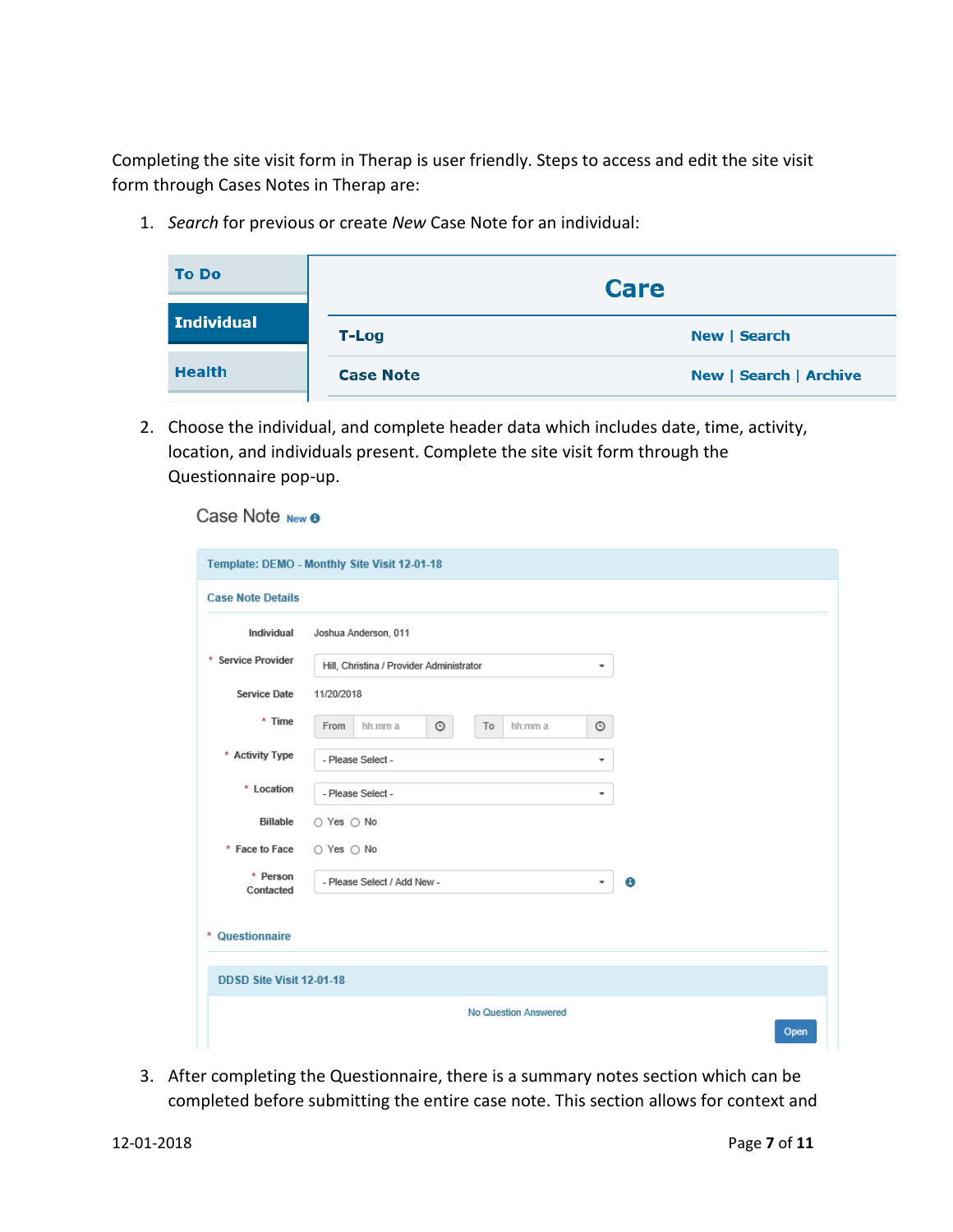explanation. The case manager provides additional, essential information not adequately captured in the questionnaire. Details in the summary sections serve as a reference point when monitoring a person throughout the ISP year.

4. *Save* draft or *Submit* (electronic signature) before the end of the month the visit occurs. *Edit* as needed and see update history for electronic signature and date and time stamps for all edits.

| Case Note submitted <b>o</b>      | Form ID: CN-CMDEMNM-GAQ55VZKW5QPT<br>x<br><b>Time Zone: US/Mountain</b>                                                                                                                                                                                  |
|-----------------------------------|----------------------------------------------------------------------------------------------------------------------------------------------------------------------------------------------------------------------------------------------------------|
| <b>Template: CM Site Visit-NM</b> | <b>Entered By: Christina Hill, Provider Administrator on 08/22/2018 10:21 AM</b><br><b>Submitted By: Christina Hill, Provider Administrator on 08/22/2018 10:22 AM</b><br>Last Updated By: Christina Hill, Provider Administrator on 08/22/2018 10:22 AM |
| <b>Case Note Details</b>          | <b>Update History</b>                                                                                                                                                                                                                                    |

5. *Scomm*, *print* or *create PDF* of submitted forms with a click of the button.

The substance of the site visit from is in the Questionnaire pop up. Questions are grouped in 11 key monitoring categories: *Preparation, Rights, Individual Satisfaction, Environment, Equipment, Health, Behavior, Service Delivery, ISP, ANE, and Actions*. While there is a logical order to the questions, it is easy to maneuver through the questions in any order. Each question has a *Hint* which serves as an important guide on how to consider and answer the question correctly. Responses to all questions are required unless the associated Hint indicates an allowable blank response. Response types include radio box, check box, and multiline text box options. Check boxes and radio boxes highlight data points that may be helpful when aggregated, to remind case managers of important considerations to make on the site visit, and to reduce time needed to provide the narrative response.

#### <span id="page-7-0"></span>Follow Up Action

Monitoring brings awareness to circumstances that need follow up action. The case manager needs to document follow up action and persist with progressive steps until resolution for the person in services. Depending on the individual circumstances of the site visit, follow up action may include one or more of the following:

- 1. Collaborate, coordinate, and share information with other DD Waiver Service Providers;
- 2. Contact guardian;
- 3. Request provider action;
- 4. Request health tracking updates;
- 5. Seek scheduling confirmation from agency nurse, HCC, or responsible party;
- 6. Schedule an IDT meeting;
- 7. Review / provide SFOCs;
- 8. Refer to DVR;
- 9. Refer to Therapist or BSC;
- 10. Contact agency nurse;
- 11. Follow up with Aspiration Risk Management activities;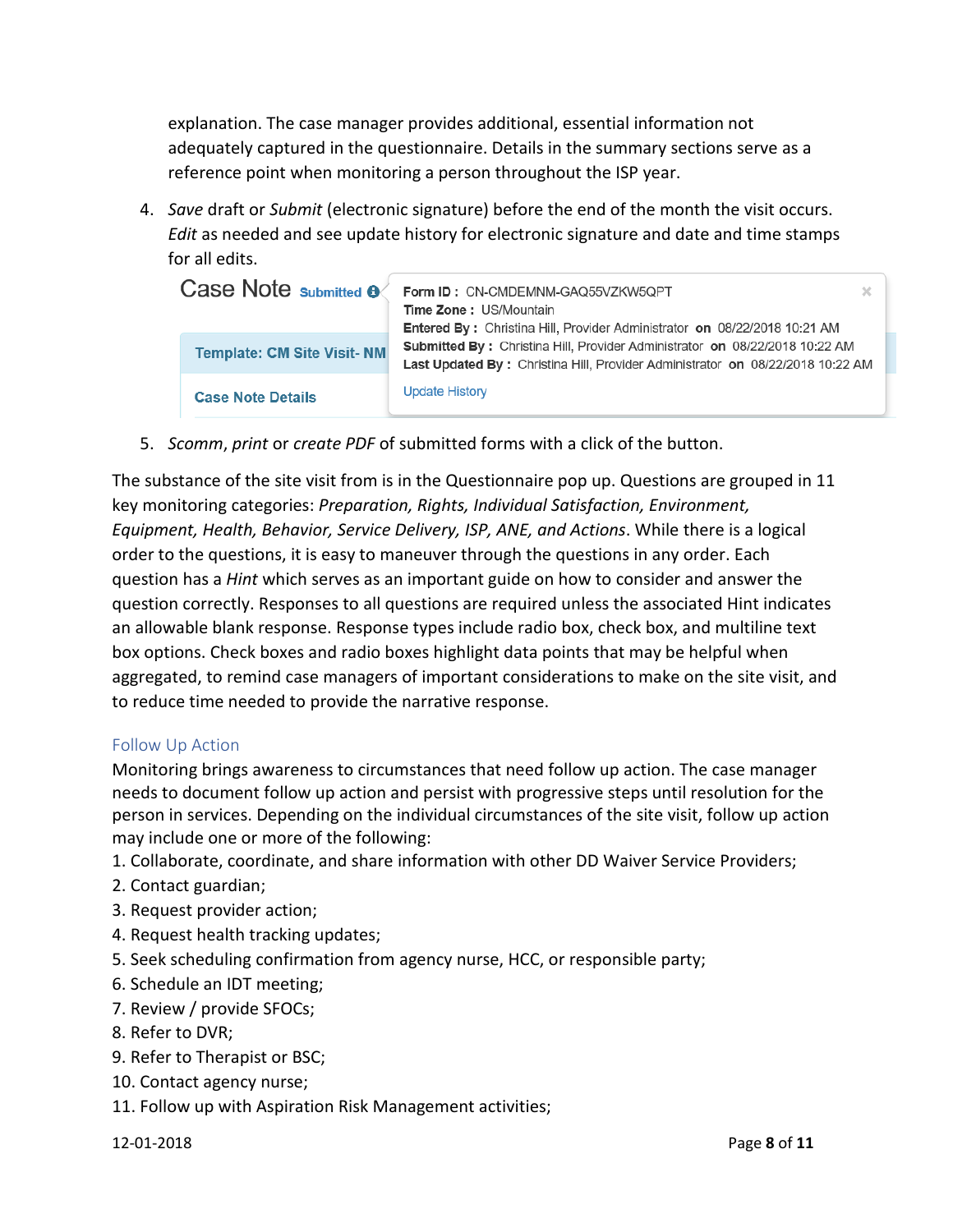- 12. Request Human Rights Committee review;
- 13. Make an ANE report (DHI Hotline: 1-800-445-6242);
- 14. Link or refer to specialty clinic or community resource;
- 15. Contact MCO Care Coordinator;
- 16. File RORA about lack of access to specialty services for more than 2 months;
- 17. File RORA for lack of provider action or technical assistance;
- 18. Provide education about DNR or advanced directives;
- 19. Other (explained in Actions Summary question below);
- 20. No further action needed based on the site visit.

# <span id="page-8-0"></span>Conducting and Documenting Other Monitoring Activities

In addition to the site visit, other activities ensure thorough monitoring and provide ongoing awareness for the upcoming site visits. Other activities include:

- 1. Review of Therap/GERs;
- 2. A document and/or plan review;
- 3. Review of Medicaid Portal;
- 4. Phone calls and emails;
- 5. Following allocations (i.e., completing allocation reporting form);
- 6. Following budget submissions throughout entire approval process;
- 7. Following Category of Eligibility status and annual recertification including LOC approvals; and
- 8. Following IQR or any corrective action plans related to the individual to completion.

All questions on the site visit form may also be considered and documented during other monitoring activities. In addition, other questions should be answered through monitoring activities outside of the site visit including:

- 1. Are there any updates requiring a Client Information Update (CIU)? If so, what and when was it submitted?
- 2. Is support needed for medical and financial recertification appointments?
- 3. Is financial recertification due in 60 days?
- 4. Is the Level of Care due in the next 90 45 days? Has the LOC packet been timely submitted?
- 5. Is the annual ISP due in the next 90 days for adult non-JCMs or 60 days for children and JCMs?
- 6. If there has been a change of health status, was the person evaluated by a nurse or Health Professional to assess for underlying reasons (health, environment, relationships, etc.) for the changes? By whom? What was the outcome?
- 7. Has the person been in the hospital, ER, and/or Urgent Care since the last visit? If yes, was Post – Hospitalization planning completed? Are there any advanced directive or DNR changes after hospitalization?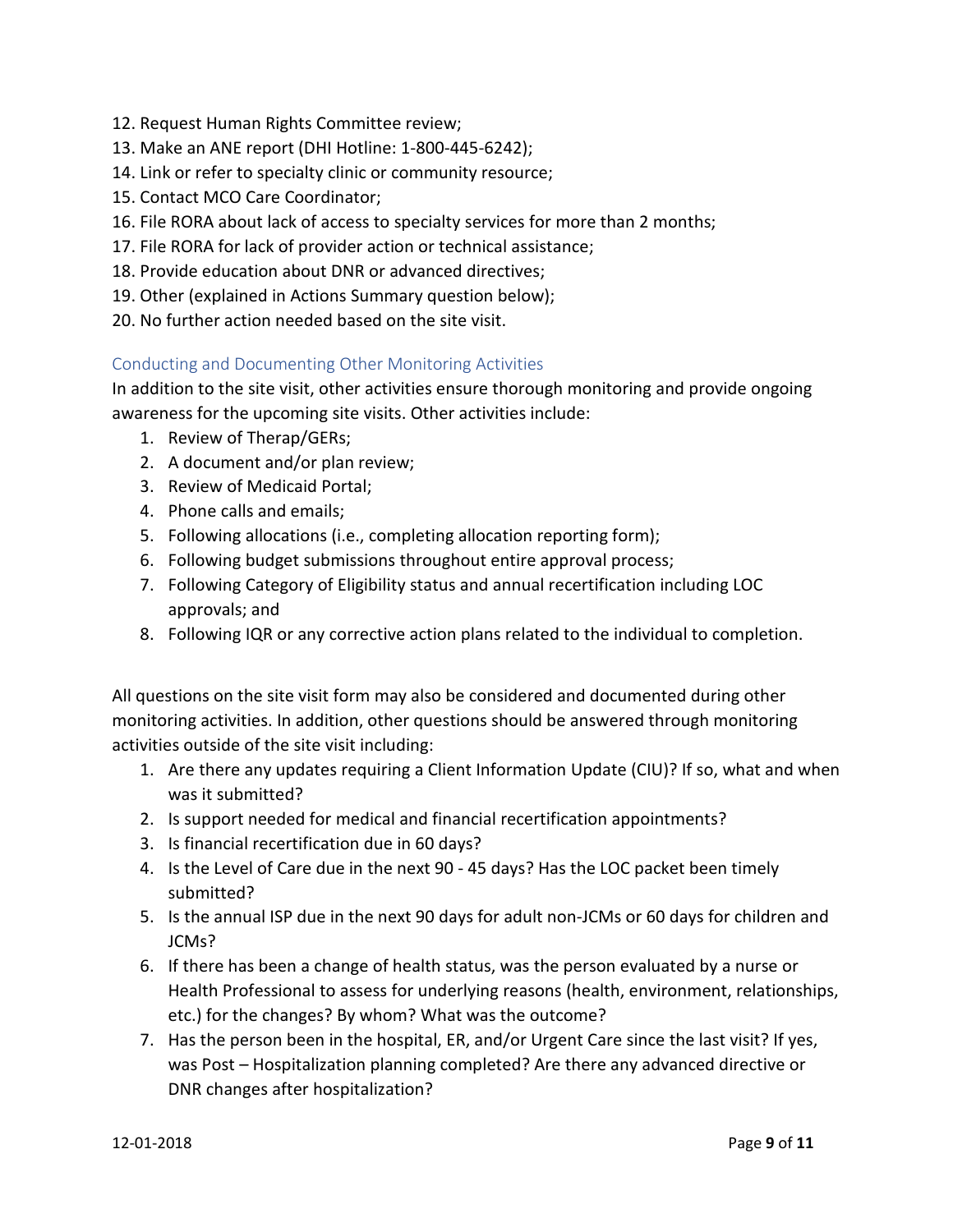- 8. Was the e-CHAT updated as applicable?
- 9. Health Care Plans Updated as applicable?
- 10. Are there GER reports that need follow-up action? If yes: describe.
- 11. Are there any plans or interventions requiring a Human Rights Committee (HRC) approval or review according to review schedule requirements?

Case managers should document other monitoring activities in the individual contact/case notes according to the following:

- 1. Include all elements in the note required for billing (See DD Waiver Service Standards Chapter 21 Billing Requirements.)
- 2. Include description and purpose of case management activity, result, or intended result, continued service planning needed, and content of contact/conversation and parties.
- 3. Document in chronological narrative any contacts with the person, guardian, and service providers.
- 4. Sign each entry or use case notes in Therap to verify and stamp date and time.

# <span id="page-9-0"></span>Using Data to Improve Service (For Case Management Agency Directors/ QA Leads)

All the data in the site visit forms can be exported and organized to provide a foundation for a case management agency's Quality Improvement Strategy, plans, and annual reporting on KPI. There are many reports available to the case management agency based on permissions assigned by the case management agency's Therap administrator. A multitude of reports can be accessed using the Report Library in the Agency Reports section. (See below.) Reports that can be exported to Excel from Therap specific to monitoring include:

- Case Notes Questionnaire Detail,
- KPI Report, and
- Other reports per DDSD request.





Reports are easy to filter by individual case manager or other data points found in the columns of the report workbook. The filter button in Excel can easily be applied to any header column to filter data making it easier to view and manage large data

sets. Filtered data displays only the rows that meet the specified criteria and hides rows that are not wanted. After filtering data, a user can copy, find, edit, format, chart, and print the subset of filtered data without rearranging or moving it.

Additionally, pivot tables are a quick and efficient way to organize and visualize data in tables and charts that help a user to see and discover patterns, relationships, and trends. Therap Help